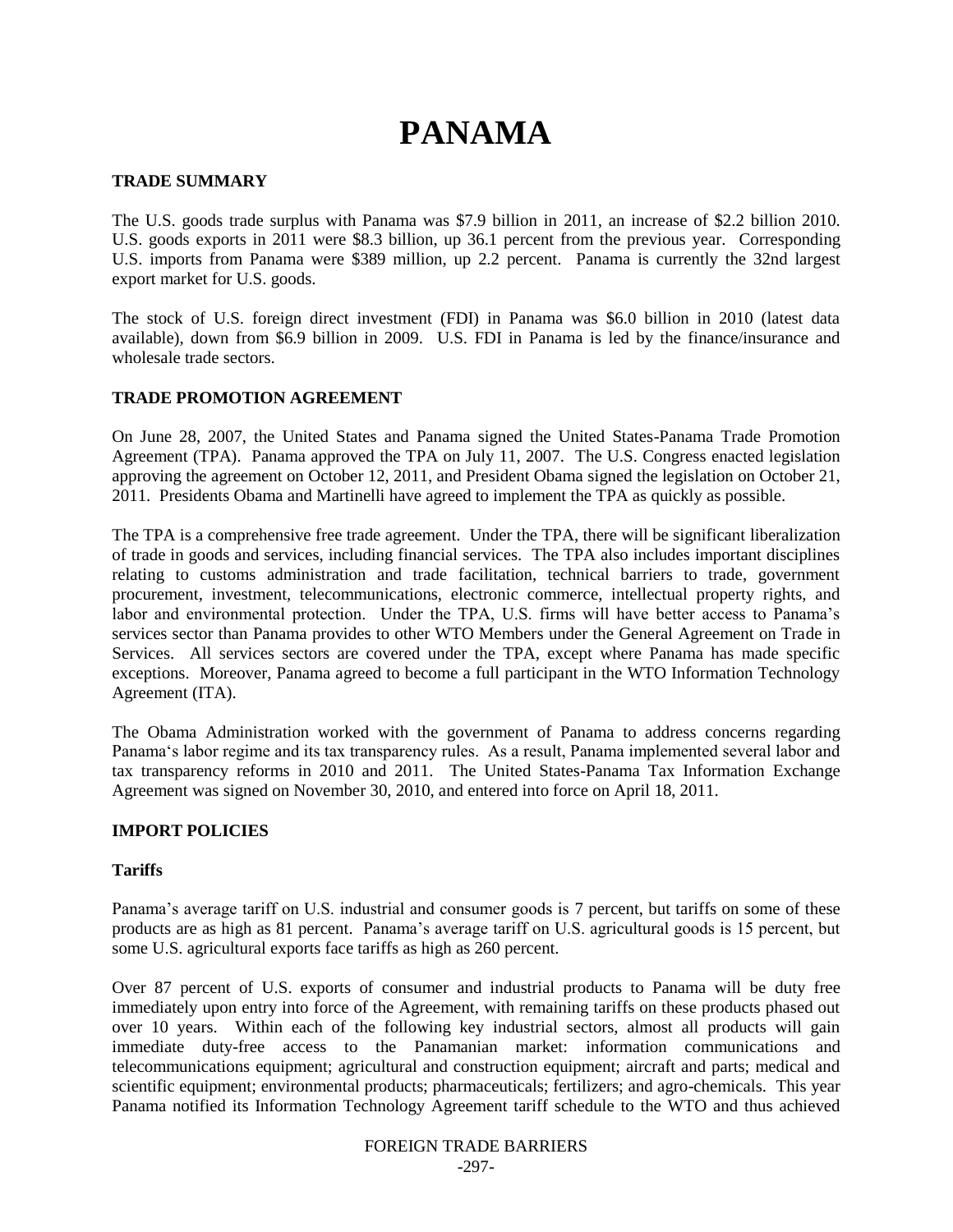membership in the ITA. As such, Panama has committed to provide most favored nation duty-free treatment on imports of products covered by the ITA.

The TPA provides for immediate duty-free treatment for over half of U.S. agricultural exports to Panama (by value), including high-quality beef, certain pork and poultry products, cotton, wheat, soybeans and soybean meal, most fresh fruits and tree nuts, distilled spirits and wine, and a wide assortment of processed products. Duties on other agricultural goods will be phased out within 5 years to 12 years and on the most sensitive products within 15 years to 20 years. The TPA also provides for expanded market access opportunities through tariff-rate quotas (TRQs) for agricultural products such as pork, chicken leg quarters, dairy products, corn, rice, refined corn oil, dried beans, frozen french fries, and tomato products. These TRQs will permit immediate duty-free access for specified quantities that will increase as overquota duties are phased out over the course of the implementation period. Apparel products made in Panama will be duty-free under the TPA if they use U.S. or Panamanian fabric and yarn. Strong customs cooperation commitments between the United States and Panama under the TPA will allow for verification of claims of origin or preferential treatment, and denial of preferential treatment or entry if claims cannot be verified.

#### **Nontariff Measures**

In addition to tariffs, all goods sold in Panama, except for foods and feeds, are subject to a seven percent ITBMS (value-added tax). In the case of imported goods, the ITBMS is levied both on the cost, insurance, and freight value, as well as on import duties and other handling charges. The value-added tax is higher for cigarettes and alcohol. Pharmaceuticals, foods, school supplies, goods that will be reexported, and all products related to transactions occurring in any free zone when using endorsable documents are exempt from the transfer tax.

Importing entities are required to hold a commercial or industrial license to operate in Panama in order to import manufactured goods into the country without an import license. The commercial or industrial license may be obtained through Panama"s online business registration service. Importing entities holding such a license are not required to have a separate import license for individual shipments, except for imports of certain controlled products such as weapons, medicine, pharmaceutical products, and certain chemicals.

# **GOVERNMENT PROCUREMENT**

Panamanian Law 22 of 2006, as amended by Law 48 of 2011 among others, regulates government procurement and other related issues. Law 22 requires publication of all proposed government purchases, and established PanamaCompra, an Internet-based procurement system (http://www.panamacompra.gob.pa). Panama has an administrative court to handle all public contracting disputes. The rulings of this administrative court are subject to review by Panama"s Supreme Court.

Many observers believe political interests are influencing procurement decisions. Panamanian business leaders have requested that sole-source contracting be used only on an exceptional basis, and U.S. firms have expressed concern about how the government of Panama establishes and evaluates the criteria used to select a procurement winner.

From January to September 2011, 65,000 contracts, valued at over \$1.7 billion, were awarded by the government of Panama; sole source tendering accounted for \$208 million of these contracts. During the period January 1, 2011 to April 15, 2011, the government of Panama procured approximately \$32 million in goods and services through approximately 360 sole-source contracts, the majority of which the government justified on grounds of "urgency," unique service or provider, or to benefit local interests.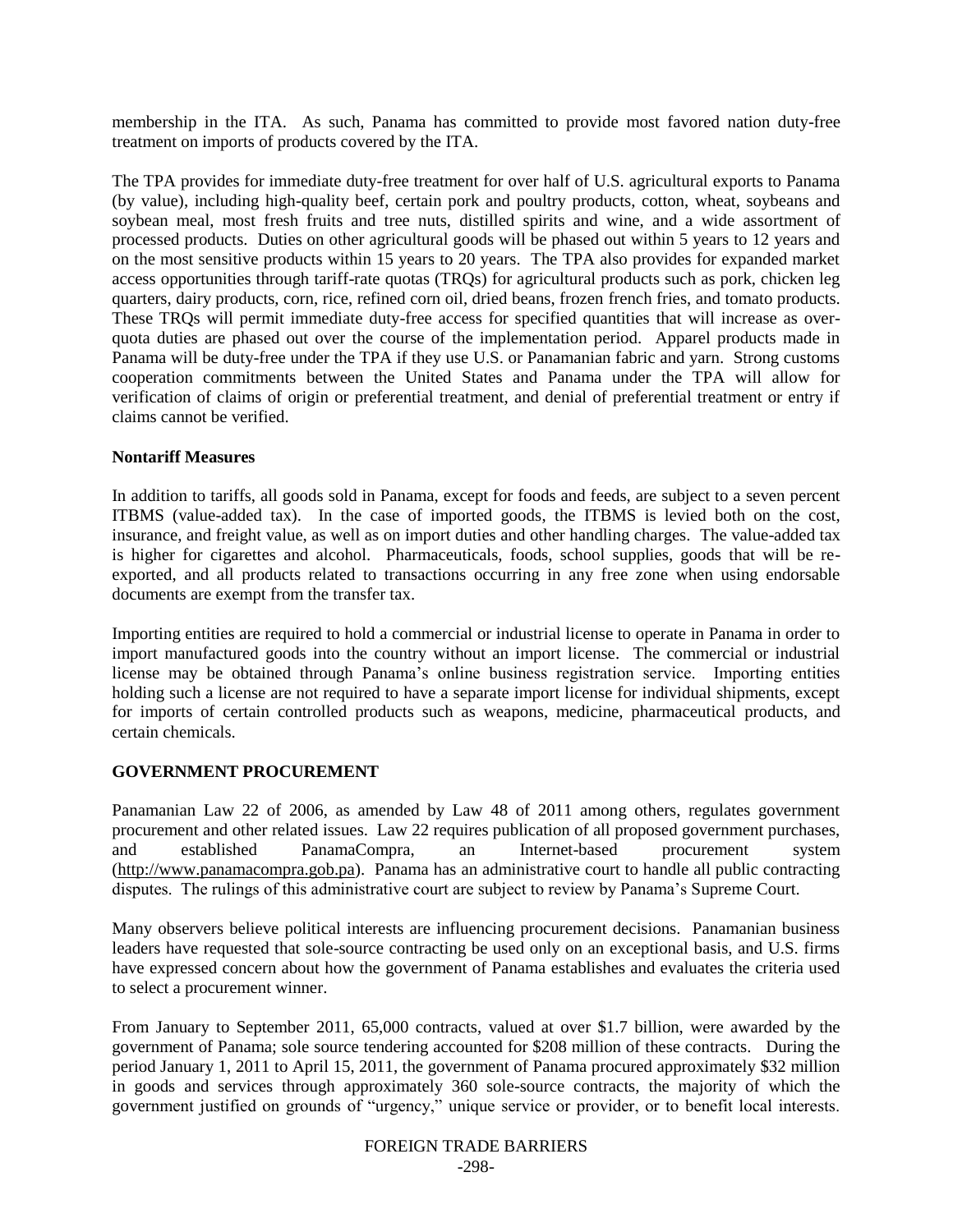There have been numerous news articles about alleged corruption involving an Italian company and the donation of six patrol boats to Panama, and the sole source purchase of radar equipment and helicopters for reportedly inflated prices.

Under the TPA, Panama"s procuring entities will be required to use fair and transparent procurement procedures, including advance notice of purchases and timely and effective bid review procedures, for procurement covered by the TPA. U.S. suppliers will be permitted to bid on procurement above certain thresholds by most Panamanian government entities, including key ministries and state-owned enterprises, on the same basis as Panamanian suppliers.

The TPA would also help to the strengthen rule of law and fight corruption by requiring Panama to ensure under its domestic law that bribery in matters affecting trade and investment, including in government procurement, is treated as a criminal offense or is subject to non-criminal penalties where criminal responsibility is not applicable. When Panama became a WTO Member, it committed to accede to the WTO Agreement on Government Procurement (GPA). While Panama is an observer to the WTO Committee on Government Procurement, it has not proceeded with accession to the GPA.

## **EXPORT SUBSIDIES**

Any company may import raw materials or semi-processed goods into Panama duty-free for export production, except for sensitive agricultural products, such as rice, dairy, pork, poultry, corn, and tomato products, or at a duty of three percent for domestic consumption or processing (pending certification that there is no national production). Companies are allowed a tax deduction of up to 100 percent of their profits from export operations through 2015, as provided in Law 11 of 2008.

In December 2009, Panama"s National Assembly passed Law 82 of 2009, which creates a Certificate of Promotion of Agricultural Exports (CEFA) program. The CEFA gives incentives to agricultural exporters to reduce packing and transportation costs for specified nontraditional agricultural products. From January 2, 2011 to December 1, 2011, the government of Panama issued 1,024 certificates valued at \$9.7 million.

A number of export industries, such as tourism, and special economic areas, such as free trade zones, are also exempt from paying certain types of taxes and import duties. The government of Panama established this policy to attract foreign investment, especially in economically depressed regions, such as the city of Colon. (Companies that benefit from these exemptions are not eligible to benefit from the CEFA program for their exports.) The 95 companies operating in Panama"s 14 free zones may import inputs duty free, if products assembled in the zones are to be exported.

Under the TPA, Panama may not adopt new duty waivers or expand existing duty waivers conditioned on the fulfillment of a performance requirement (*e.g.*, the export of a given level or percentage of goods or the use of domestic content in the production of goods).

# **INTELLECTUAL PROPERTY RIGHTS PROTECTION**

The government of Panama is making efforts to strengthen the enforcement of intellectual property rights (IPR) in Panama. Since 1997, two district courts and one superior tribunal have been exclusively adjudicating antitrust, patent, trademark, and copyright cases. Since January 2003, a specific prosecutor with national authority over IPR cases has consolidated and simplified the prosecution of those cases. Law 1 of 2004 added crimes against intellectual property as a predicate offense for money laundering, and Law 14 establishes a 5 year to 12 year prison term, plus possible fines. Law 10 of 2011 moved the Copyright Office from the Ministry of Education to the Ministry of Commerce and Industry. A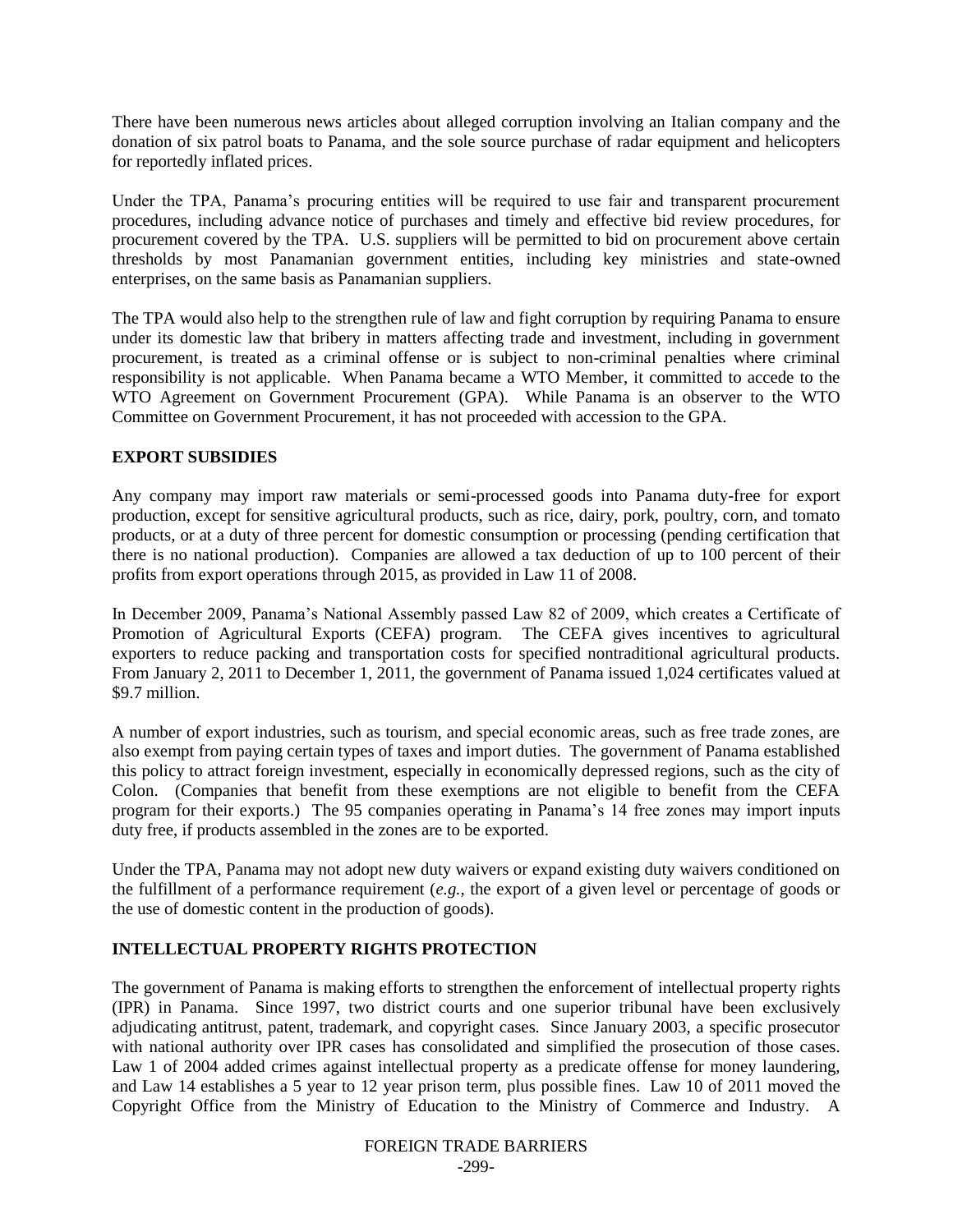Committee for Intellectual Property (CIPI), comprising representatives from five government agencies (Colon Free Zone, Offices of Intellectual Property Registry and Copyright under the Ministry of Commerce and Industry, Customs, and the Attorney General), under the leadership of the Ministry of Commerce and Industry, is responsible for development of intellectual property policy in Panama.

The Panamanian government reports that 269 patents were registered in 2011, down from 491 in 2010. Also, 9,266 trademarks were registered, up from 8,225 in 2010. The Panamanian government also reports that the it investigated 901 intellectual property violations in 2011 (up from 765 cases in 2010), of which 409 were crimes against copyrights and related issues, 438 for crimes against industrial property, 33 for crimes against information system security, and 21 for reinstatement. As a result, there were 339 convictions and 26 acquittals for IPR-related violations (up from 260 and 29 respectively in 2010). The Colon Free Zone created a special office for IPR enforcement in 1998; in 2011, this office performed only 24 inspections (up from two in 2010). However, given Panama"s importance as a hub for regional and global trade, industry believes enforcement against trans-shipment of pirated and counterfeit goods is and will continue to be crucial. Panama's Attorney General, the U.S. Department of Justice, and the U.S. Embassy sponsored a workshop in August 2011 for Panamanian prosecutors, judges, and investigators to combat the illicit sale, importation, and manufacturing of counterfeit pharmaceuticals.

The TPA provides for improved standards for the protection and enforcement of a broad range of IPR, including protections for patents, trademarks, undisclosed test and other data submitted to obtain marketing approval for pharmaceuticals and agricultural chemicals, and digital copyrighted products such as software, music, text, and videos; and further deterrence of piracy and counterfeiting. Once these improved standards are in place, the importance of enforcement will be all the more essential.

#### **SERVICES BARRIERS**

Under the TPA, Panama will accord U.S. services suppliers substantial access to its services market, including financial services. Panama agreed to provide improved access in sectors like express delivery, and to grant new access in certain professional services that previously had been reserved exclusively to Panamanian nationals. Panama also agreed that portfolio managers in the United States would be able to provide portfolio management services to both mutual funds and pension funds in Panama. Under the TPA, U.S. insurance suppliers will be permitted to operate as a branch or a subsidiary.

# **INVESTMENT BARRIERS**

While Panama maintains an open investment regime and is generally receptive to foreign investment, the U.S. Government has received numerous property dispute complaints from U.S. investors and individual property holders. Many of these complaints appear to stem from the general lack of titled land in Panama and inadequate government administration of the property system. Panama enacted a law in 2009 (Law 80) that attempts to address the lack of titled land in certain parts of the country. Decisions taken by the National Land Authority established by this law, however, have reinforced investors concerns regarding government administration, corruption, and the ability of the judicial system to resolve these issues.

There is a low level of confidence in the competency and independence of the judicial system. Additionally, there are public complaints that Panama is not observing public-private agreements from 2003 and 2005 and promises to follow certain procedures for new judicial appointments. The United States continues to stress the need to increase transparency and accountability in land titling, and reinforce the rule of law in Panama.

The United States-Panama Bilateral Investment Treaty (BIT) entered into force in 1991 with additional amendments in 2001. Among other protections, the BIT and the investment chapter of the TPA ensure